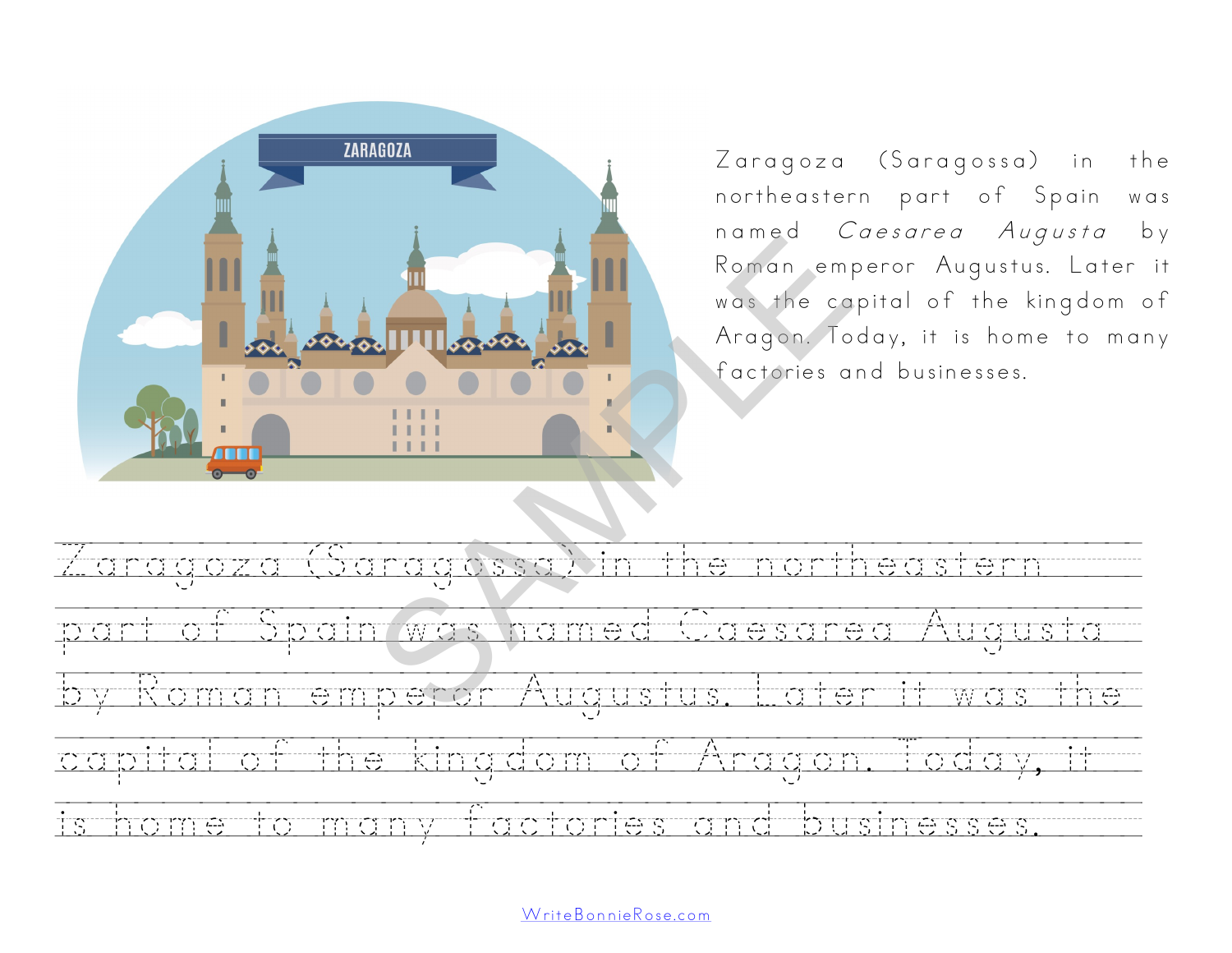| Zaragoza (Saragossa) in the northeastern    |
|---------------------------------------------|
| part of Spain was named Caesarea Augusta    |
| by Roman emperor Augustus. Later it was the |
| capital of the kingdom of Aragon. Today, it |
| is home to many factories and businesses.   |
|                                             |
|                                             |
|                                             |
|                                             |
|                                             |
|                                             |